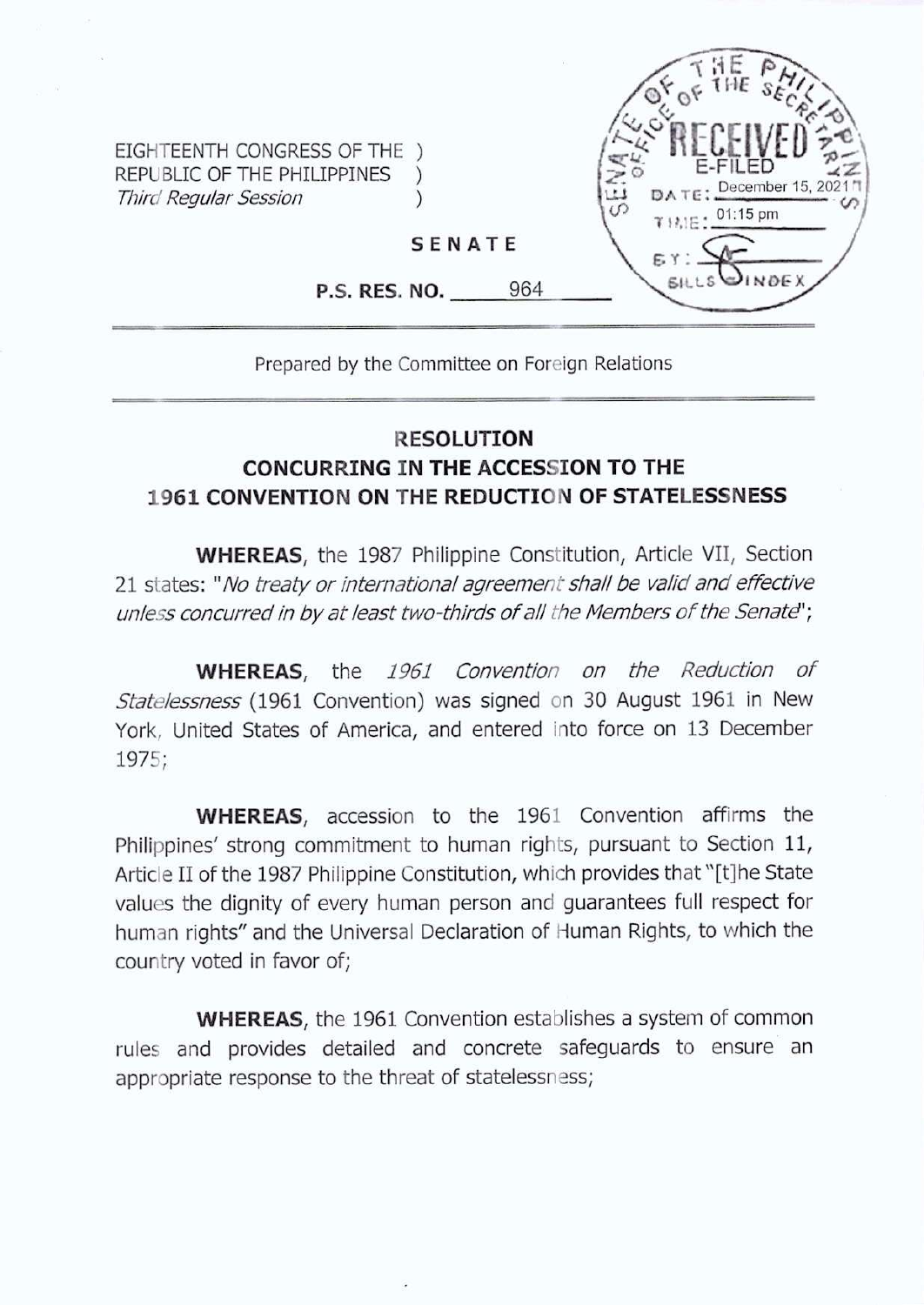**WHEREAS,** the 1961 Convention has laid down the measures to prevent and reduce statelessness in four (4) areas of concern: (a) statelessness among children; (b) statelessness due to renunciation of nationality; (c) statelessness due to deprivation of nationality; and (d) statelessness in the context of State succession;

**WHEREAS,** acceding to the 1961 Convention will complement and further demonstrate the commitment of the Philippines to its obligations under international human rights instruments, especially those that concern the affirmation of the right of all individuals to <sup>a</sup> nationality;

**WHEREAS,** the President of the Philippines ratified the 1961 Convention on 3 August 2021 and has accordingly submitted it to the Senate for concurrence, in accordance with the 1987 Philippine Constitution;

**WHEREAS,** in the hearing conducted by the Senate Committee on Foreign Relations on 10 December 2021, the following government agencies endorsed the concurrence to the accession of the 1961 Convention:

- 1. Department of Foreign Affairs
- 2. Department of Justice
- 3. Department of Social Welfare and Development
- 4. Commission on Filipinos Overseas
- 5. Commission on Human Rights
- 6. Council for the Welfare of Children
- 7. National Commission on Indigenous Peoples
- 8. National Security Council
- 9. Presidential Human Rights Committee Secretariat

*WHEREFORE, BE JT HEREBY RESOLVED,* that the Philippine Senate concur, as it hereby concurs, in the accession to the *1961 Convention on the Reduction of Statelessness* with the following declarations: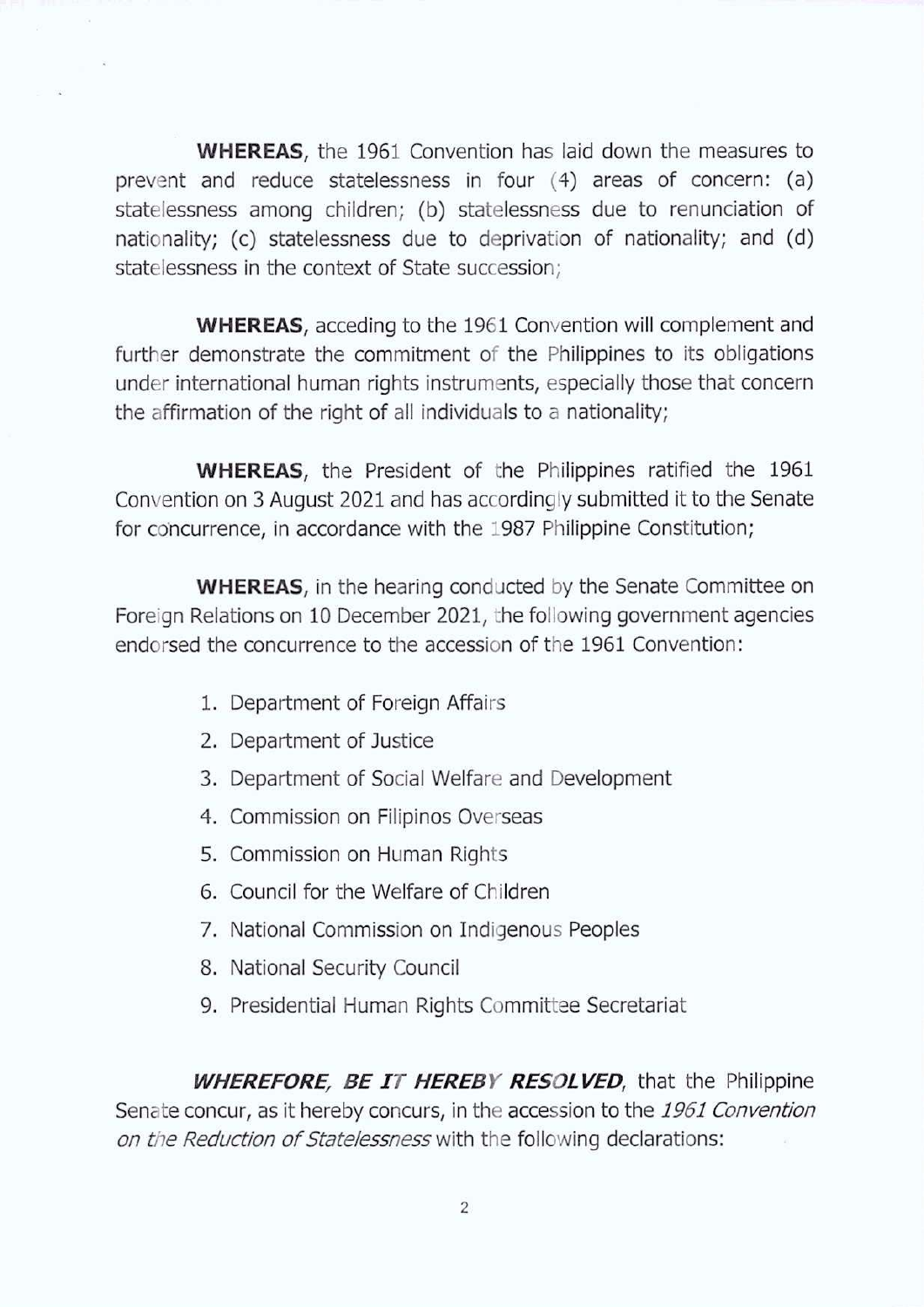(a) The Republic of the Philippines maintains the grounds for the acquisition, loss and reacquisition of Philippine citizenship as provided under Article IV of the 1987 Philippine Constitution and relevant domestic laws;

 $_{\rm x}$  .

- (b) As to Article 2 of the 1961 Convention, the Republic of the Philippines declares that a foundling found in the Philippines, in the absence of evidence to the contrary, is presumed born to a Filipino parent, and therefore, a Filipino citizen;
- (c) In accordance with paragraph 3, Article 8 of the 1961 Convention, the Republic of the Philippines retains the grounds for losing Philippine citizenship as provided for under Section 1 of Commonwealth Act No. 63 (s.1936), entitled: "An Act Providing for *the Ways in Which Philippine Citizenship May be Lost or Reacquired,"* subject, however, to the provisions of Republic Act (R.A.) No. 9225 or the "Citizenship Retention and Reacquisition Act *of 2003'* and R.A. No. 8171, and other prevailing domestic laws; and
- (d) While Article 12, paragraph 3 of the Convention provides that "[t]he *provisions ofArticle 2 shall apply only to foundlings found in the territoryofa ContractingState afterthe entry into force ofthe 1961 Convention for that State,"* the Republic of the Philippines may apply Article 2 retroactively should it be more beneficial and conducive to the well-being of the foundling.

*RESOLVED, further,* That the Department of Social Welfare and Development and other concerned government agencies endeavor to register all the births of children born under disadvantaged situations in the country to avoid any possibility of being stateless, thus addressing it at its source.

*RESOLVED, furthermore,* That the Department of Foreign Affairs and the Department of Labor and Employment, through the Philippine missions abroad, assist our undocumented Filipinos and overseas Filipino workers, victimized by unfortunate circumstances, in order to prevent their risk of being stateless including their children born outside the country.